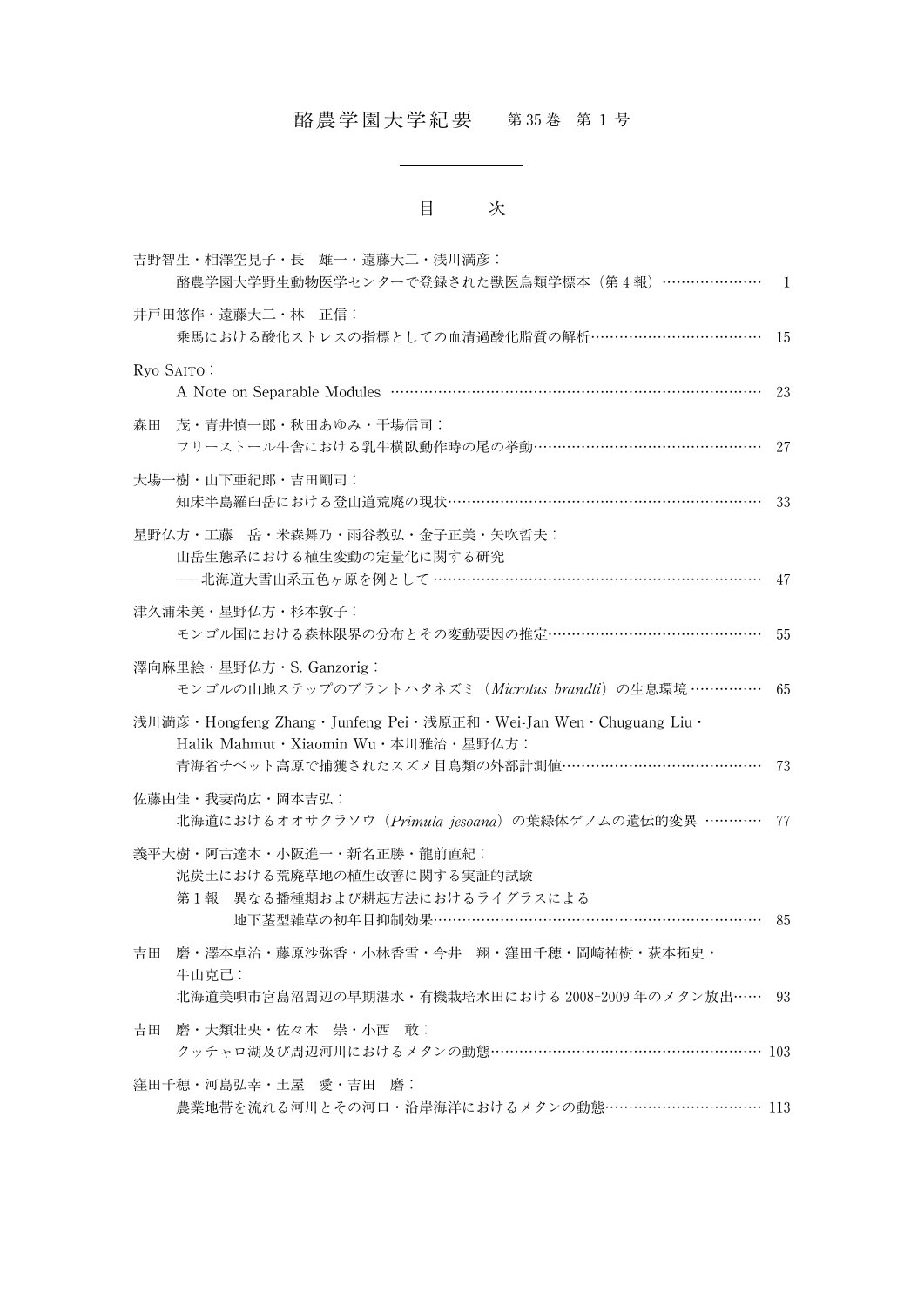### 2009年度酪農学園大学大学院酪農学研究科酪農学専攻修士課程学位論文要旨

石原健吾:ホルスタイン種の斑紋形質と KIT 遺伝子との関連性 ……………………………………… 123 上野岳洋:クマザサエキス抽出残渣の給与が豚の飼養成績,肉質,

食味および腸内フローラにおよぼす影響……………………………………………………… 125 河合紗織:搾乳関連排水の低コスト浄化処理に関する研究……………………………………………… 127 佐藤由佳:北海道野生集団におけるオオサクラソウの葉緑体ゲノムの遺伝的変異…………………… 129 竹内邦明:農業経営におけるなたね生産の存続の可能性 – 滝川市管内を事例として – ……… 131 水谷英里: 北海道和種馬における MHC クラス II 領域の DRB 遺伝子の多型 ………………………… 133 八木智彦:放牧牛に襲来加害する吸血性アブ類防除用薬剤の探索……………………………………… 135 渡邊崇宏: 北海道和種馬における MHC クラスII領域の DQB 遺伝子の多型 ……………………… 137

| 2009 年度酪農学園大学大学院酪農学研究科食品栄養科学専攻修士課程学位論文要旨                                                      |  |
|-----------------------------------------------------------------------------------------------|--|
| 佐々木大岳: 脂質異常症患者の全血粘度には血清脂質が関与する……………………………………… 139                                             |  |
| 重冨ヒカル:連鎖状乳酸球菌による γ-アミノ酪酸 (GABA) の生成に及ぼす培養条件の検討 …… 141                                         |  |
| 須澤瑛子:逆相乳化系による寒天ミクロゲルのレオロジー特性………………………………………… 143                                              |  |
| 角南紀子:長期フルクトース負荷前後の脂肪負荷試験における代謝パラメーターの変動<br>─ CD 36 欠損群と非欠損群の比較 ─ ………………………………………………………… 145   |  |
| 高木清朝: Pichia pastoris により発現させたごぼう由来フルクタン加水分解酵素に関する研究…… 147                                    |  |
| 宮内千枝:エゾシカ肉の有効活用を目的とした肉醤の開発……………………………………………… 149                                              |  |
| 宮内芳枝: Bifidobacterium の増殖性と代謝産物に及ぼす胆汁酸の影響 ……………………………… 151                                    |  |
| 門別拓実:アスパラガス由来オリゴフルクトシダーゼに関する研究…………………………………… 153                                              |  |
| 八重樫真由美: ソバ生育期間における糖およびルチンの消長に関する研究…………………………… 155                                             |  |
| 山田祐輝:BCAA 摂取が長時間の間欠的な高強度自転車漕ぎ運動の身体的・精神的疲労感<br>および生理的指標に与える影響…………………………………………………………………… 157    |  |
| 吉田里恵:非致死的ストレスが大腸菌の生残性に及ぼす影響…………………………………………… 159                                              |  |
| 渡邉一礼:キウイフルーツアクチニジンのプロテアーゼ活性に対するヒト唾液添加の影響と<br>唾液中抗アクチニジン特異 IgA の検索 …………………………………………………………… 161 |  |
| 2009年度酪農学園大学大学院酪農学研究科食生産利用科学専攻博士課程学位論文要旨                                                      |  |
| 山田芳樹: The effect of roads and traffic on the survival, movement,                              |  |
|                                                                                               |  |
| 2009年度酪農学園大学大学院酪農学研究科食品栄養科学専攻博士課程学位論文要旨                                                       |  |
| 大森俊馬:Bifidobacteria 由来フルクトオリゴ糖加水分解酵素に関する研究 ………………………… 165                                     |  |
| 2009 年度酪農学園大学大学院獣医学研究科獣医学専攻博士課程学位論文要旨                                                         |  |
| 彩: 角膜固有質の再生医療技術の開発に関する研究…………………………………………… 167<br>永易                                           |  |

吉野智生:日本産野鳥に寄生する線虫類の検出とその新規モニタリング手法の試み………………… 169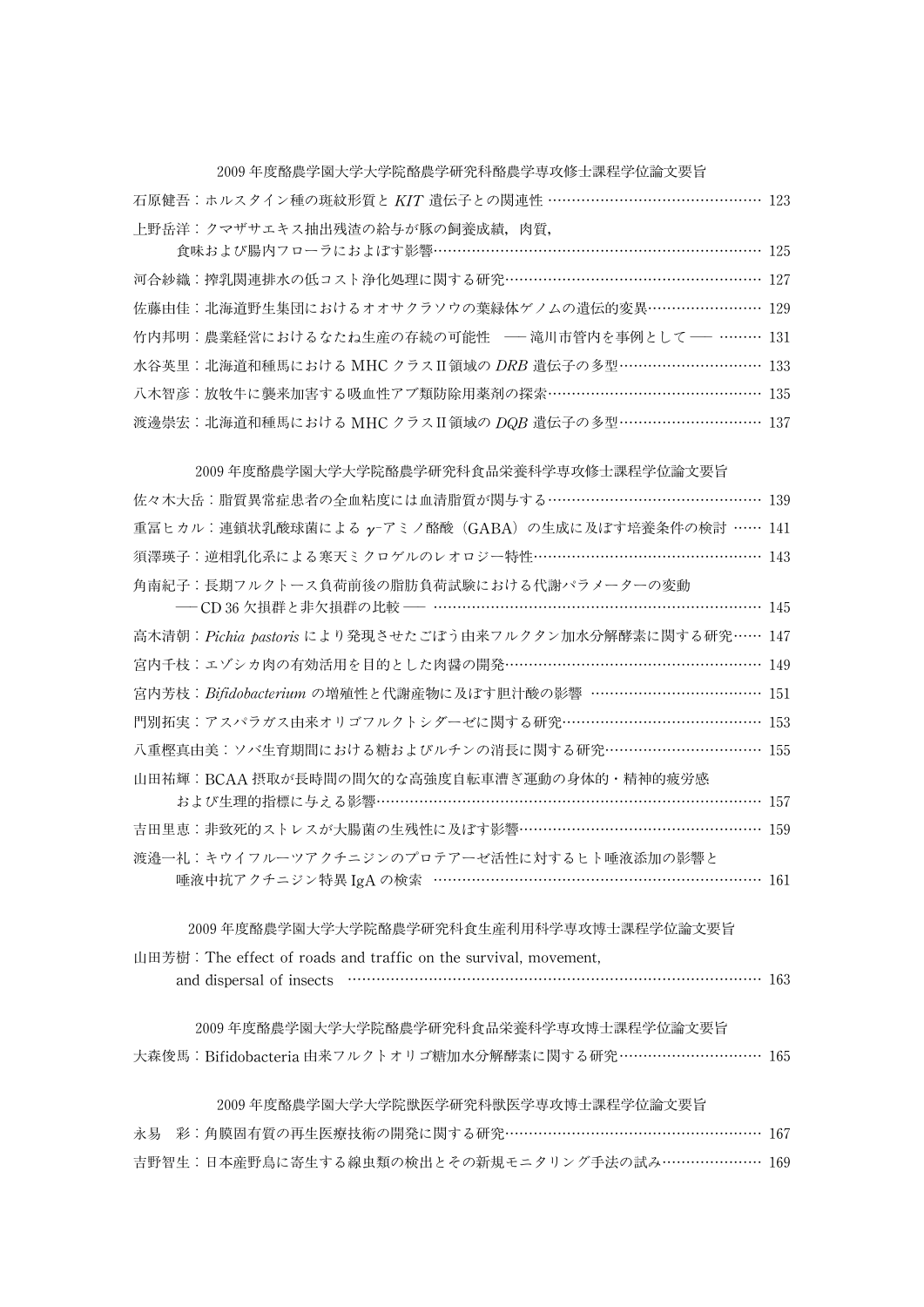### **CONTENTS**

| Tomoo YOSHINO, Kumiko AIZAWA, Yuichi OSA, Daiji ENDOH and Mitsuhiko ASAKAWA:<br>The Ornithological Collection of Specimens Held at the                                                                                                                                                                                                                                     |                |
|----------------------------------------------------------------------------------------------------------------------------------------------------------------------------------------------------------------------------------------------------------------------------------------------------------------------------------------------------------------------------|----------------|
| Wild Animal Medical Center, Rakuno Gakuen University (Part 4) ·······························                                                                                                                                                                                                                                                                              | $\overline{1}$ |
| Yuusaku IDOTA, Daiji ENDOH and Masanobu HAYASHI:<br>Analysis of lipid peroxide levels as a marker of oxidative stress                                                                                                                                                                                                                                                      | 15             |
| Ryo SAITO:                                                                                                                                                                                                                                                                                                                                                                 | 23             |
| Shigeru MORITA, Shinichirou AOI, Ayumi AKITA and Shinji HOSHIBA:<br>The tail movement during the lying down activity of milking cows kept<br>in a free-stall barn minimum contracts are the state of the state of the state of the state of the state of the state of the state of the state of the state of the state of the state of the state of the state of the state | 27             |
| Kazuki OHBA, Akio YAMASHITA and Tsuyoshi YOSHIDA:<br>Present Status of Trail Degradation in Mt. Rausu, Shiretoko Peninsula ·····················                                                                                                                                                                                                                           | 33             |
| Buho HOSHINO, Gaku KUDO, Maino YONEMORI, Yukihiro AMAGAI, Masami KANEKO<br>and Tetsuo YABUKI:<br>Quantitative Studies on vegetation changes in Mountain Ecosystems                                                                                                                                                                                                         | 47             |
| Akemi TSUKUURA, Buho HOSHINO and Atsuko SUGIMOTO:<br>Estimating forest line changes and factors influencing long-term variation<br>in Mongolian Taiga Forest                                                                                                                                                                                                               | -55            |
| Marie SAWAMUKAI, Buho HOSHINO and S. Ganzorig:<br>Habitats of Brandt's Vole (Microtus brandti) in Mongolian mountains steppe                                                                                                                                                                                                                                               | - 65           |
| Mitsuhiko ASAKAWA, Hongfeng ZHANG, Junfeng PEI, Masakazu ASAHARA, Wei-Jan WEN,<br>Chuguang LIU, Halik MAHMUT, Xiaomin WU, Masaharu MOTOKAWA and Buho HOSHINO:<br>External Measurements of Passeriformes (Aves) Species Captured                                                                                                                                            | -73            |
| Yuka SATO, Takahiro WAGATSUMA and Yoshihiro OKAMOTO:<br>.<br>Genetic diversity of chloroplast genome Primula jesoana in Hokkaido                                                                                                                                                                                                                                           | 77             |
| Taiki YosHIHIRA, Agdamu, Shinichi KOSAKA, Masakatsu NIINA and Naoki RYUMAE:<br>Vegetational improvement of degraded peat soil grassland<br>I. Comparison of First-Year Rhizomatous Grass Suppression Effect<br><br>with Ryegrasses in different sowing time and rotary tilling                                                                                             | -85            |
| Osamu YOSHIDA, Takuji SAWAMOTO, Sayaka FUJIWARA, Kayuki KOBAYASHI, Shou IMAI,<br>Chiho KUBOTA, Yuuki OKAZAKI, Hiroshi OGIMOTO and Katsumi USHIYAMA:<br>Methane emission of early pooled and organic paddy rice field<br>around the lake Miyajimanuma in Bibai city, Hokkaido during 2008-2009 ··················                                                           | 93             |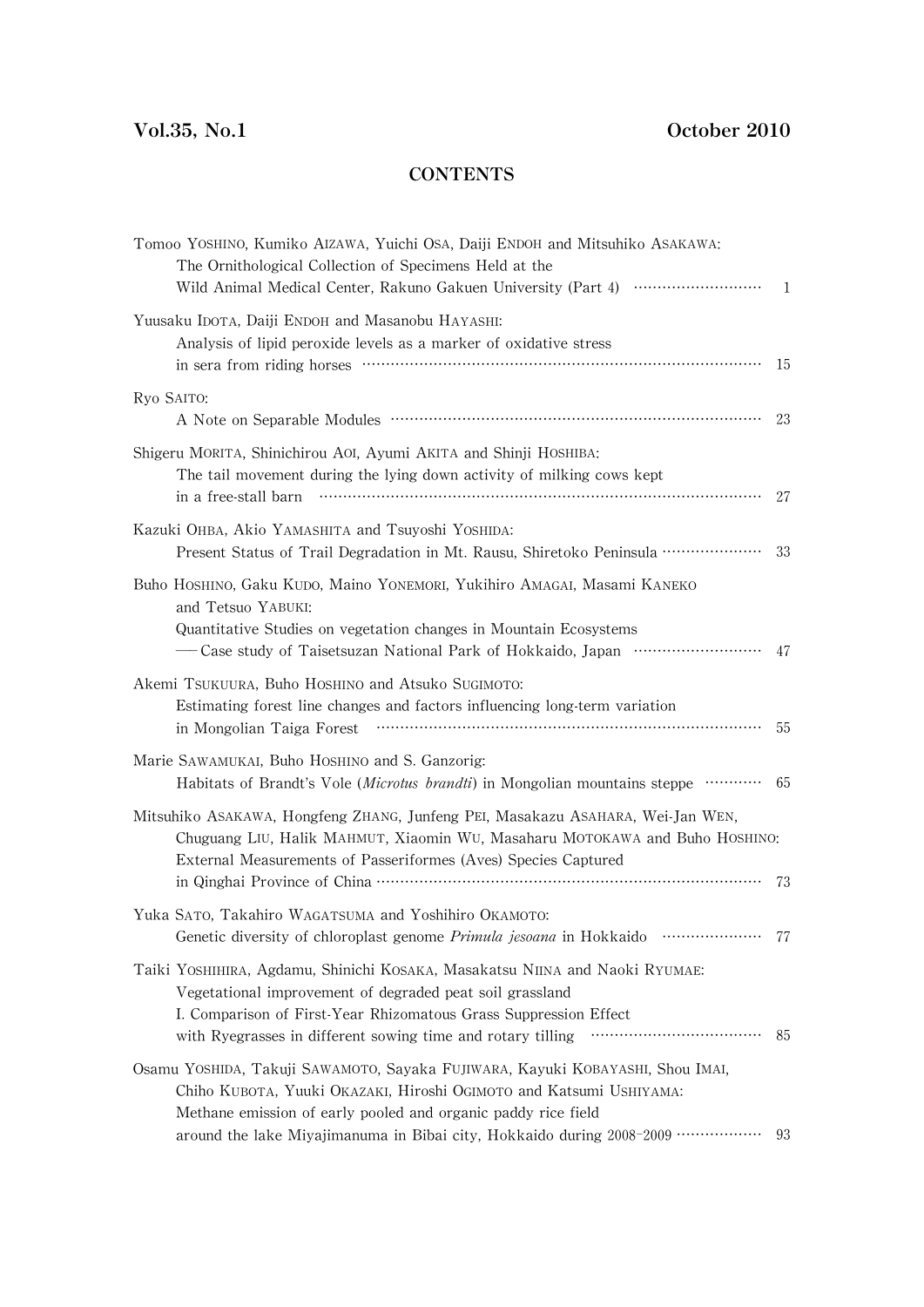| Osamu YOSHIDA, Masahiro OORUI, Takashi SASAKI and Kan KONISHI:   |  |
|------------------------------------------------------------------|--|
|                                                                  |  |
| Chiho KUBOTA, Hirovuki KAWASHIMA, Ai TSUCHIYA and Osamu YOSHIDA: |  |
| Dynamics of methane in watersheds with farmlands                 |  |
|                                                                  |  |

### [Summaries]

| Kengo ISHIHARA:<br>The relationship between the spotting pattern and $KIT$ gene in Holstein cattle $\cdots$ 123                                                                                                          |  |
|--------------------------------------------------------------------------------------------------------------------------------------------------------------------------------------------------------------------------|--|
| Takehiro UENO:<br>Effect of the residue of kumazasa extract on production performance,<br>meat quality, meat taste, and micro-flora of digestive tract of swine …………………… 125                                             |  |
| Saori KAWAI:<br>Development of low-cost wastewater treatment systems for milking center …………… 127                                                                                                                        |  |
| Yuka SATO:<br>Genetic diversity of chloroplast genome Primula jesoana in Hokkaido ………………… 129                                                                                                                            |  |
| Kuniaki TAKEUCHI:<br>The possibility for retain rapeseed production in agricultural management                                                                                                                           |  |
| Eri MIZUTANI:<br>Polymorphism of MHC class II DRB genes in Hokkaido Native horses ……………… 133                                                                                                                             |  |
| Tomohiko YAGI:<br>Effects of pyrethroid insecticides against two tabanid fly species ………………………… 135                                                                                                                      |  |
| Takahiro WATANABE:<br>Polymorphism of MHC class II DQB genes in Hokkaido native horses ………………… 137                                                                                                                       |  |
| Hirotaka SASAKI:<br>The serum lipid is concerned in the whole blood viscosity of dyslipidemia …………… 139                                                                                                                  |  |
| Hikaru SIGETOMI:<br>Influence of the culture condition exerted on accumulation                                                                                                                                           |  |
| Eiko SUZAWA:<br>Rheological properties of agar microgel dispersions prepared                                                                                                                                             |  |
| Noriko SUNAMI:<br>Chang of metabolic parameter in over a long period time<br>the oral fat tolerance test before and after fructose load<br>- Comparison of CD36 dificient subject and normales - ………………………………………………… 145 |  |